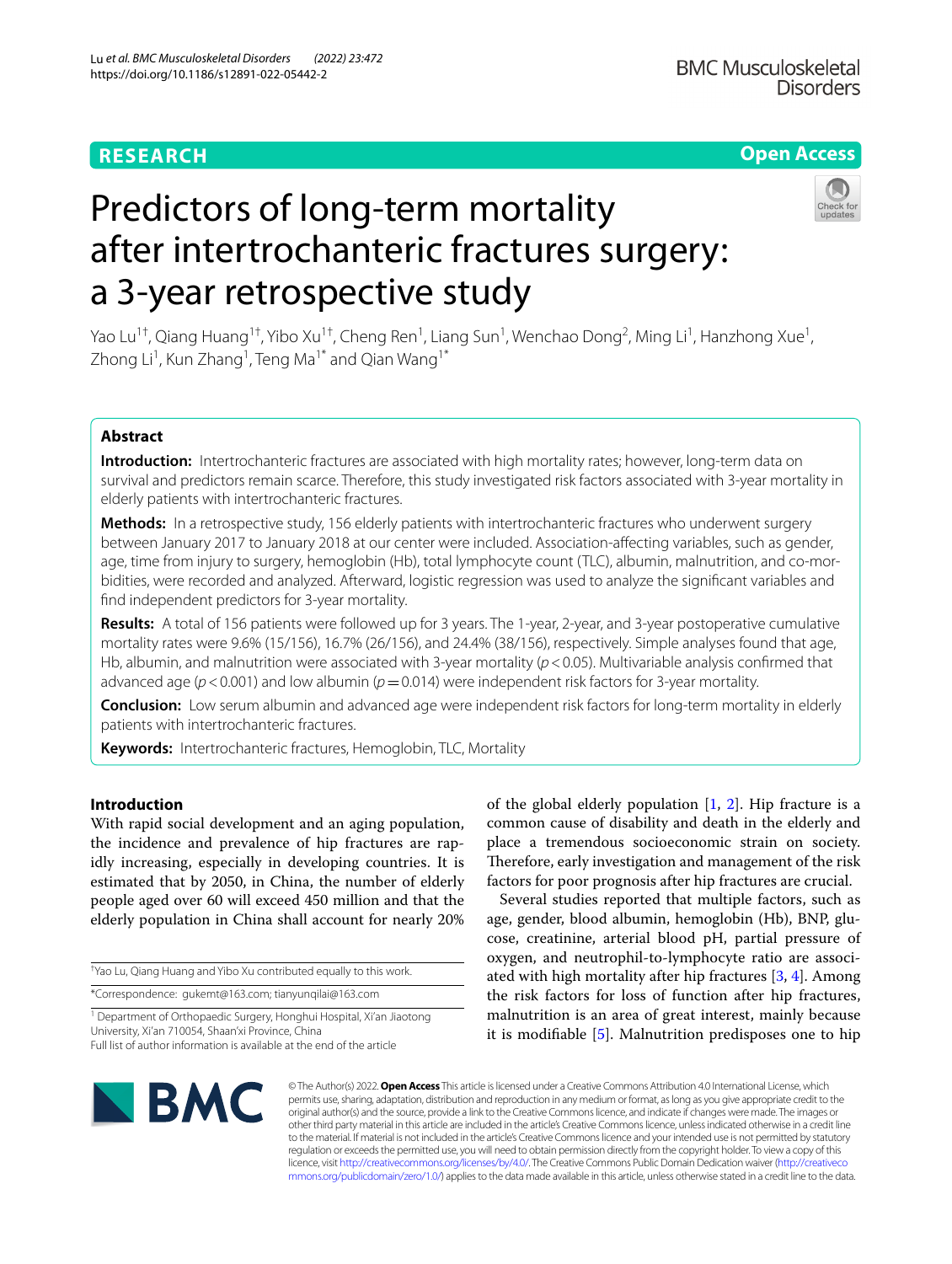fractures, is a common precipitating factor for fractures, and has a predictive value for mortality in the frst year after fracture surgery [\[5](#page-6-4)]. Albumin and total lymphocyte count (TLC) are nutritional markers that can be used to defne malnutrition when albumin is<35 g/L and TLC is  $< 1.5 \times 10^9$  cells/L [\[6](#page-6-5)]. Malnutrition has an impact on surgical incision healing, and serum albumin, TLC, hemoglobin, and age are mentioned in several studies as independent predictors of postoperative mortality [\[5](#page-6-4), [7\]](#page-6-6).

However, most studies have focused on hip fractures. Hip fractures include femoral intertrochanteric fractures and femoral neck fractures. There are differences between these two fractures (patient characteristics, surgical treatment, and outcome). According to a systematic analysis, the 1-year mortality rate after femoral neck fractures in China is 9.83%, while that of intertrochanteric fracture is 17.47% [\[8](#page-6-7)].

Therefore, there is a need for a predictive risk assessment for a single fracture. This study aimed to investigate risk factors associated with 3-year mortality in elderly patients with intertrochanteric fractures after intramedullary fxation.

#### **Materials and methods**

### **Patients**

This retrospective study included all elderly patients with intertrochanteric fractures at our center (level-1 trauma center) between January 2017 to January 2018. The inclusion criteria were as follows:  $(1)$  patients with intertrochanteric fractures, (2) age  $\geq$  65 years, (3) patients who underwent internal fxation by proximal femoral nail antirotation (PFNA), and (4) postoperative follow $up>3$  years. The exclusion criteria were the following: (1) pathological fractures or open fractures; (2) patients with multiple fractures; (3) patients who had preoperative infections, severe immunodefciency, liver disease, or blood disorders; (4) refused follow-up; and (5) patients with incomplete clinical data before and/or after surgery. This study was reviewed and approved by the Ethics Committee of Honghui Hospital, Xi'an Jiaotong University. All participating patients provided signed informed consent.

# **Methods**

The clinical data of patients with intertrochanteric fractures between January 2017 and January 2018 were collected through the hospital electronic medical record system. The patients' characteristics were extracted as follows: gender, age, time from injury to surgery, Hb level at admission (g/L), TLC level at admission (cells/L), Albumin (g/L), malnutrition, comorbidities from patients' histories (including hypertension, diabetes, heart disease, cerebral apoplexy), and deep vein thrombosis [(DVT) duration of hospital stay] in the lower limbs. Patients were routinely given rehydration (Sodium Lactate Ringer 500 ml) at admission, and Hb sample collection on the second day of admission Using the inclusion and exclusion criteria, 49 patients were excluded. A total of 156 patients meeting the criteria were assessed after complete enumeration (Fig. [1](#page-1-0)). Afterward, 1-year, 2-year, and 3-year mortality were recorded.

<span id="page-1-0"></span>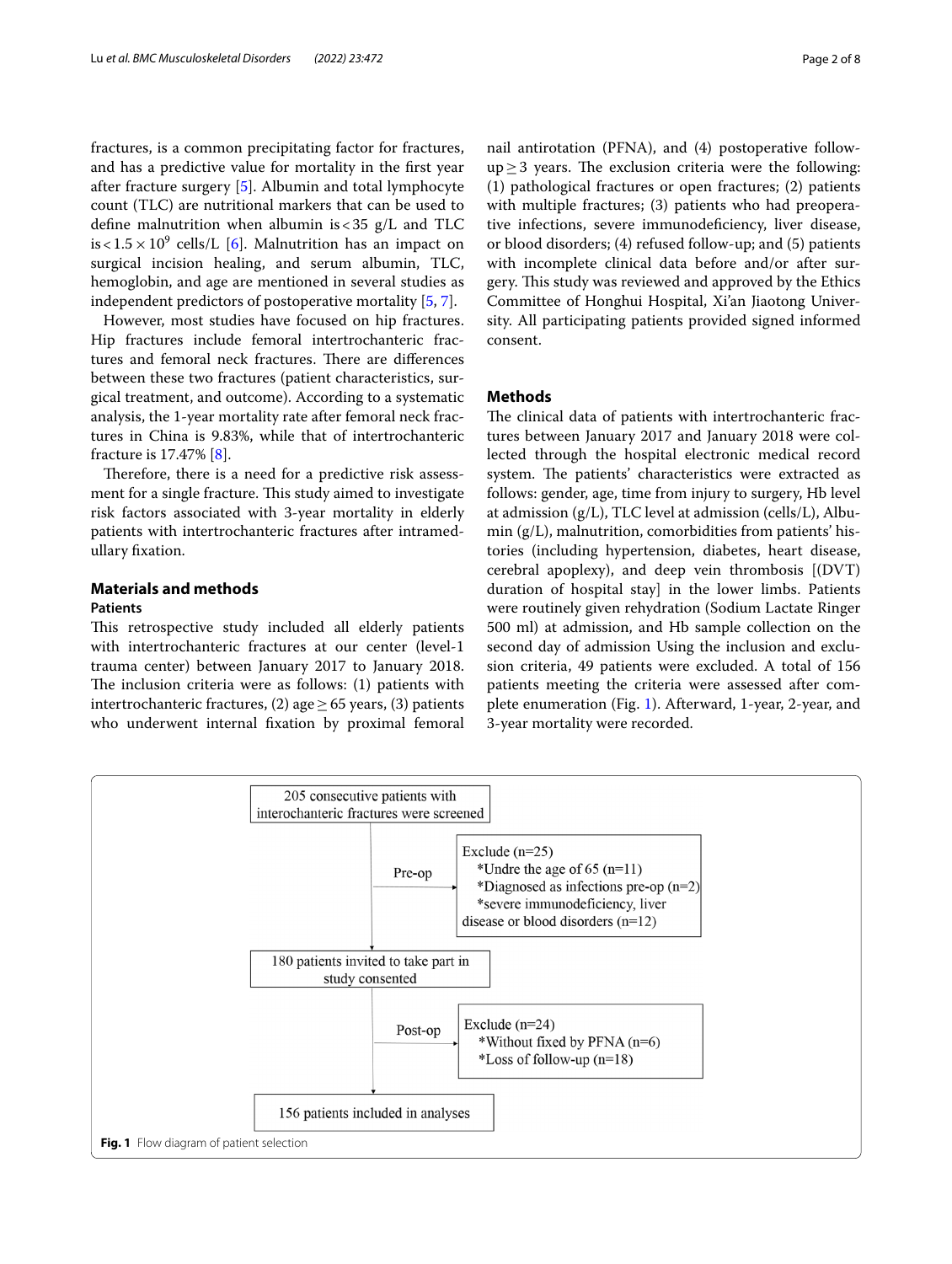#### **Statistical analysis**

Statistical analyses were computed using SPSS 22. The Shapiro–Wilk test was used to determine whether the continuous variables were normally distributed. Data satisfying normality were reported as means and standard deviations. A non-parametric test or Student's t-test was used to compare the diferences between two groups, and the chi-square or Fisher test was used for the analysis of categorical data. Univariate logistic regression models were used to validate risk factors for mortality. When *P*<0.1, multifactorial logistic regression models were used to validate independent risk factors for mortality. *P*-values<0.05 indicated a statistically signifcant diference.

### **Results**

A total of 205 consecutive patients with intertrochanteric fractures were screened between January 2017 and January 2018, and their eligibility for participation was assessed in this study. A total of 49 patients were excluded according to the exclusion criteria, including 11 patients under 65 years of age, 2 patients with preoperative infection, 12 patients with severe immunodefciency or blood disorders, 18 patients lost to follow-up, and 6 patients who received non-PFNA fxation. Finally, a total of 156 patients with intertrochanteric fractures were enrolled in the present study (Fig. [1](#page-1-0)), with 9.6% ( $n=15$ ), 7.1% (*n*=11), and 7.7% (*n*=12) of patients dying in the first, second, and third years, respectively. Therefore, the 1-year, 2-year, and 3-year postoperative cumulative mortality rates were 9.6% (15/156), 16.7% (26/156), and 24.4% (38/156), respectively (Fig. [2\)](#page-2-0).

There were 55 men and 101 women, with a mean age of 81 years (range,  $65-96$  years). The average Hb, TLC, and albumin were  $105.3 \pm 16.9$  g/L,  $1.17 \pm 0.51 \times 10^9$ cells/L, and  $36.6 \pm 3.9$  g/L, respectively. There were 45 (29%) patients who underwent surgery within 48 h of injury, and 111 (71%) patients experienced a delay in surgery of  $>48$  h after injury. There were 63, 27, 93, 41, and 75 cases of hypertension, diabetes, heart disease, cerebral apoplexy, and DVT, respectively. There were 41 patients with malnutrition. The patients' baseline data are provided in Table [1](#page-3-0).

Univariate analysis showed that there was no statistical diference in gender, delay in surgery, TLC level at admission, DVT, medical history (diabetes, hypertension, heart disease, and cerebral apoplexy), and the number of co-morbidities  $(p > 0.05)$  between the living and dead groups, whereas there were signifcant diferences in age, Hb, albumin, and malnutrition  $(p<0.05$ ; see Table [2](#page-3-1)). The levels of albumin, TLC, and Hb were  $34.5 \pm 3.5$  g/L,  $1.01 \pm 0.35 \times 10^9$  cells/L, and 99.6  $\pm$  15.1 g/L, respectively, in the dead group, and  $37.3 \pm 3.7$  g/L,  $1.23 \pm 0.54 \times 10^9$ cells/L, and  $107.1 \pm 17.1$  g/L, respectively, in the living group. There were statistical differences between the two groups in these three variables ( $p < 0.05$ ); see Table [3.](#page-4-0)

Multivariate logistic regression analysis showed a signifcant diference in 3-year mortality in age and albumin (*p*<0.05). Older patients had an OR of 5.169 (95% CI: 3.199–8.351,  $p < 0.001$ ) compared to younger patients. Patients with a low albumin level at admission had an OR of 5.093 (95% CI: 1.397–18.567, *p*=0.014) compared to patients with a high albumin level. There were no significant differences in Hb, TLC, and malnutrition  $(p < 0.05)$ .

<span id="page-2-0"></span>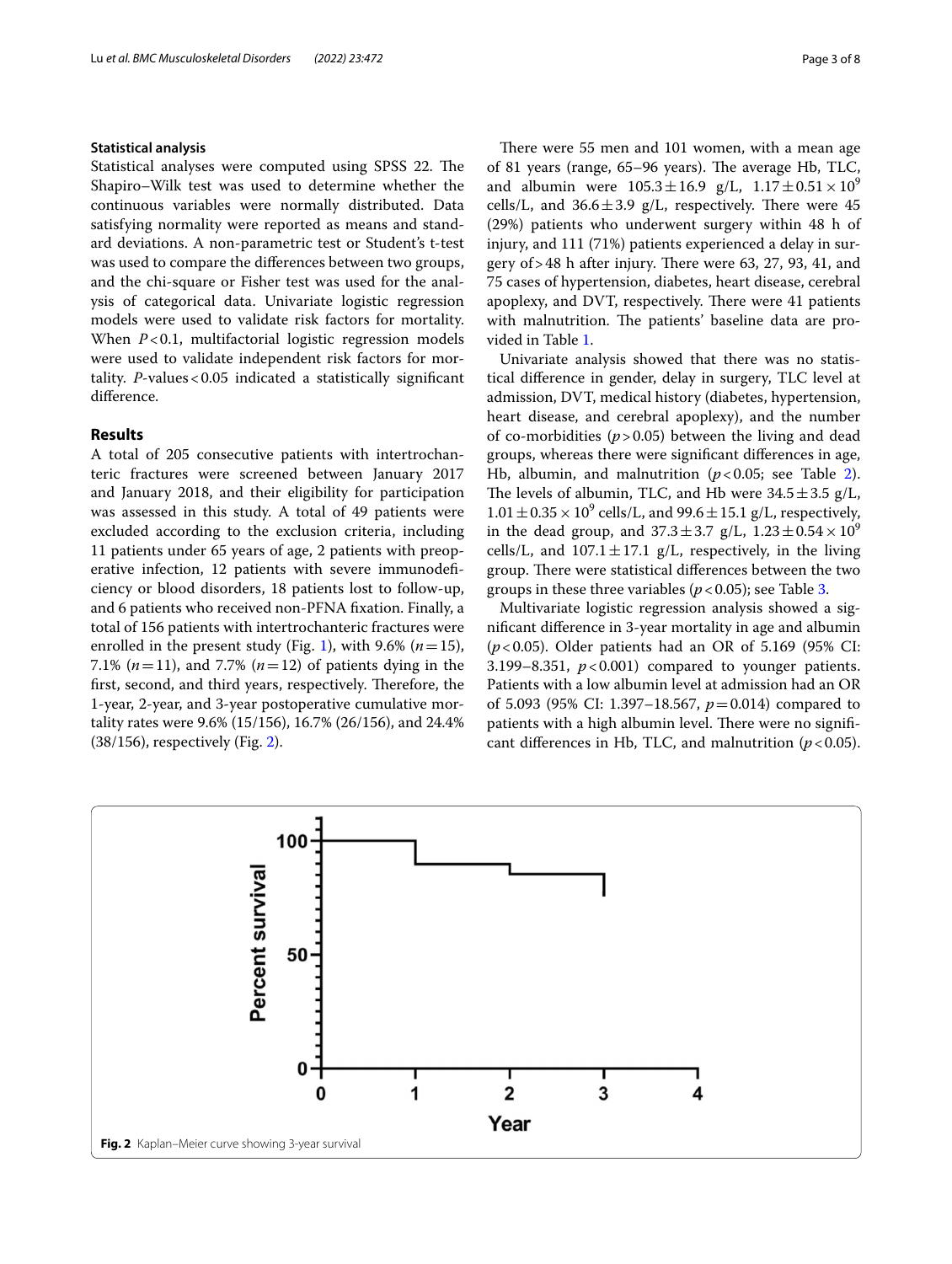## <span id="page-3-0"></span>**Table 1** General data

| <b>Variables</b>                                           | $n = 156$ | (Mean $\pm$ SD)% |
|------------------------------------------------------------|-----------|------------------|
| Gender                                                     |           |                  |
| Male                                                       | 55        | 35%              |
| Female                                                     | 101       | 65%              |
| Age                                                        |           |                  |
| Total                                                      |           | $81(65 - 96)$    |
| Lived > 3 years                                            | 118       | 79(65-94)        |
| Died within 3 years                                        | 38        | $85(67 - 96)$    |
| Time from injury to surgery                                |           |                  |
| $<$ 48 $h$                                                 | 45        | 29%              |
| $>48$ h                                                    | 111       | 71%              |
| Hb level at admission (g/L)                                |           |                  |
| Total                                                      |           | $105.3 \pm 16.9$ |
| Lived > 3 years                                            | 118       | $107.1 \pm 17.1$ |
| Died within 3 years                                        | 38        | $99.6 \pm 15.1$  |
| TLC level at admission ( $\times$ 10 <sup>9</sup> cells/L) |           |                  |
| Total                                                      |           | $1.17 \pm 0.51$  |
| Lived > 3 years                                            | 118       | $1.23 \pm 0.54$  |
| Died within 3 years                                        | 38        | $1.01 \pm 0.35$  |
| Albumin (g/L)                                              |           |                  |
| Total                                                      |           | $36.6 \pm 3.9$   |
| Lived > 3 years                                            |           | $37.3 \pm 3.7$   |
| Died within 3 years                                        |           | $34.5 \pm 3.5$   |
| Malnutrition                                               |           |                  |
| Yes                                                        | 41        | 26%              |
| <b>No</b>                                                  | 115       | 74%              |
| Hypertension                                               | 63        | 40%              |
| <b>Diabetes</b>                                            | 27        | 17%              |
| Heart disease                                              | 93        | 59%              |
| Cerebral apoplexy                                          | 41        | 26%              |
| DVT                                                        | 75        | 48%              |

*TLC* total lymphocyte count, *DVT* deep vein thrombosi

However, patients with a low TLC level at admission had an OR of 2.28 (95% CI: 0.897–5.799, *p*=0.084) compared to patients with a high TLC level; patients with a low Hb level at admission had an OR of 1.367 (95% CI: 0.963–1.939,  $p = 0.080$ ) compared to patients with a high Hb level. The above results revealed that older age and a low albumin level were independent predictors of mortality within three years (see Table [4](#page-4-1)). Finally, according to Kaplan–Meier survival curves, the survival time of patients in the albumin $\geq$ 35 g/L group was longer than those in the albumin < 35 g/L group ( $X^2$  = 15.169, *p*<0.001; see Fig. [3](#page-4-2)).

# **Discussion**

With the aging of the global population, intertrochanteric fractures, which have a high postoperative mortality rate, are a growing public health problem in many

| Variables                            | $n = 156$ | Living    | Dead     | P       |
|--------------------------------------|-----------|-----------|----------|---------|
|                                      |           | $n = 118$ | $n = 38$ |         |
| Gender                               |           |           |          | 0.349   |
| Male                                 | 55        | 44        | 11       |         |
| Female                               | 101       | 74        | 27       |         |
| Age                                  |           |           |          | < 0.001 |
| $65 - 74$                            | 35        | 33        | 2        |         |
| $75 - 84$                            | 76        | 64        | 12       |         |
| $\geq 85$                            | 45        | 21        | 24       |         |
| Time from injury to surgery          |           |           |          | 0.987   |
| $<$ 48 h                             | 45        | 34        | 11       |         |
| $\geq$ 48 h                          | 111       | 84        | 27       |         |
| Hb level at admission (g/L)          |           |           |          | 0.003   |
| >120                                 | 28        | 26        | 3        |         |
| $100 - 120$                          | 72        | 59        | 12       |         |
| $80 - 100$                           | 44        | 25        | 19       |         |
| < 80                                 | 12        | 8         | 4        |         |
| TLC level $(x 10^9 \text{ cells/L})$ |           |           |          | 0.097   |
| >1.5                                 | 31        | 27        | 4        |         |
| $\leq$ 1.5                           | 125       | 91        | 34       |         |
| Albumin (g/L)                        |           |           |          | < 0.001 |
| $\geq$ 35                            | 105       | 89        | 16       |         |
| $<$ 35                               | 51        | 29        | 22       |         |
| Malnutrition                         |           |           |          | < 0.001 |
| Yes                                  | 41        | 20        | 21       |         |
| No                                   | 115       | 98        | 17       |         |
| Hypertension                         |           |           |          | 0.609   |
| Yes                                  |           | 49        | 14       |         |
| No                                   |           | 69        | 24       |         |
| Diabetes                             |           |           |          | 0.204   |
| Yes                                  |           | 23        | 4        |         |
| No                                   |           | 95        | 34       |         |
| Heart disease                        |           |           |          | 0.372   |
| Yes                                  |           | 68        | 25       |         |
| No                                   |           | 50        | 13       |         |
| Cerebral apoplexy                    |           |           |          | 0.668   |
| Yes                                  |           | 30        | 11       |         |
| Νo                                   |           | 88        | 27       |         |
| DVT                                  |           |           |          | 0.352   |
| Yes                                  |           | 52        | 23       |         |
| Νo                                   |           | 66        | 21       |         |
| Co-morbidities                       |           |           |          | 0.904   |
| $<$ 2                                |           | 67        | 22       |         |
| $\geq$ 2                             |           | 51        | 16       |         |

parts of the world, especially in developing countries [[9](#page-6-8)]. A meta-analysis investigated 75 studies with 64,316 patients and found that 1-year and 2-year mortality rates were 24.5% and 34.5%, respectively [[10](#page-6-9)]. Tiihonen

# <span id="page-3-1"></span>**Table 2** Simple analysis of predictors of mortality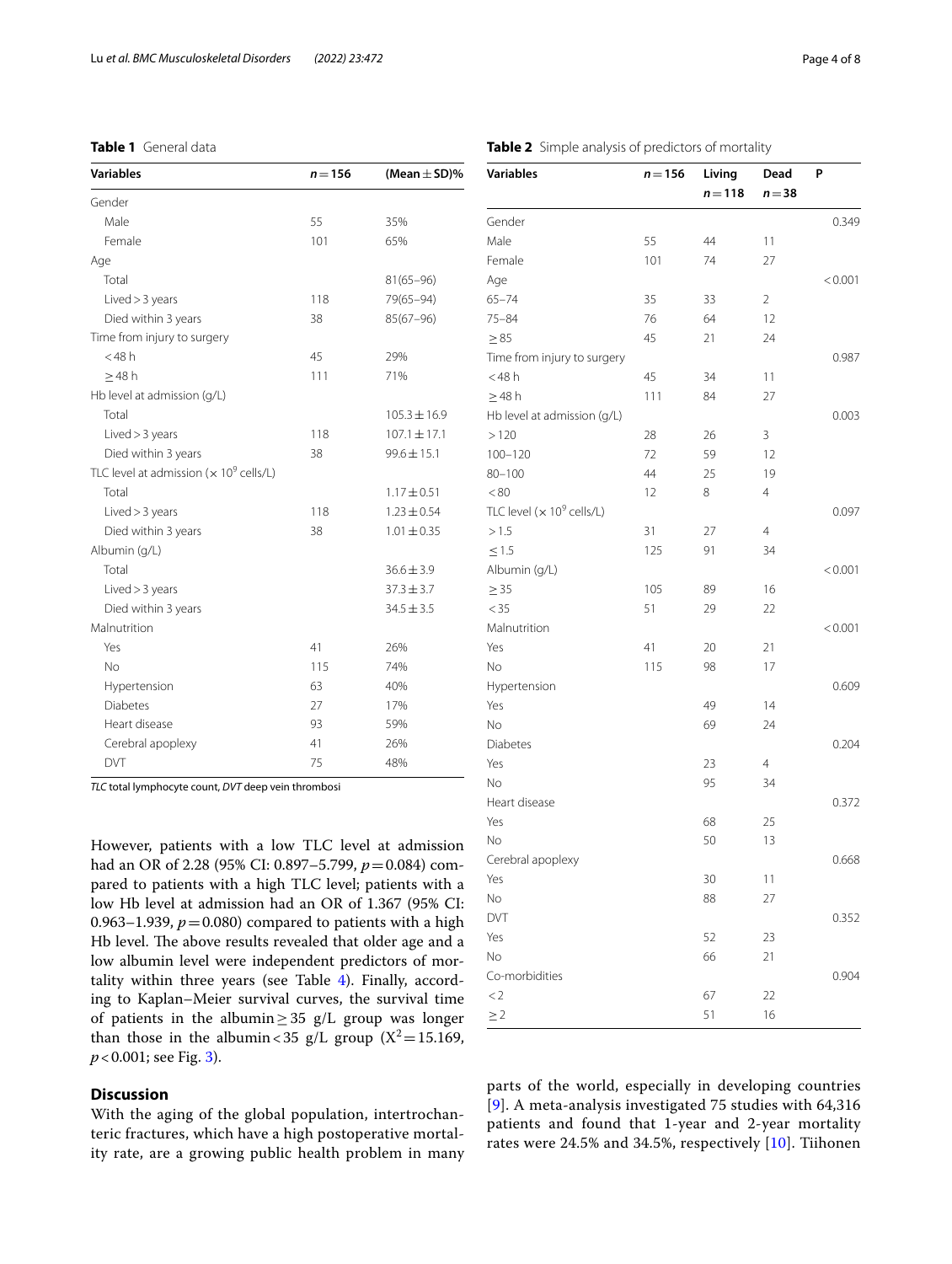<span id="page-4-0"></span>**Table 3** Comparison of albumin, TLC, and Hb levels between two groups

| Group                | n   | <b>Albumin</b> | TLC.          | Нb               |  |
|----------------------|-----|----------------|---------------|------------------|--|
| Living group         | 118 | $37.3 + 3.7$   | $1.23 + 0.54$ | $107.1 \pm 17.1$ |  |
| Dead group           | 38  | $34.5 + 3.5$   | $1.01 + 0.35$ | $99.6 \pm 15.1$  |  |
| $\ddot{\phantom{1}}$ |     | 4.109          | 2.359         | 2.378            |  |
| P                    |     | < 0.001        | 0.02          | 0.019            |  |

<span id="page-4-1"></span>**Table 4** Multivariate analysis of signifcant predictors

| <b>Indicators</b> | Age     | Нb    | <b>Albumin</b> | <b>TLC</b> | <b>Malnutrition</b> |
|-------------------|---------|-------|----------------|------------|---------------------|
| B                 | 1.643   | 0312  | 1.628          | 0.824      | $-0.435$            |
| <b>SE</b>         | 0.245   | 0.178 | 0.660          | 0.476      | 0.698               |
| Wald              | 45.047  | 3.066 | 6.082          | 2.995      | 0.389               |
| P                 | < 0.001 | 0.080 | 0.014          | 0.084      | 0.533               |
| OR                | 5.169   | 1.367 | 5.093          | 2.28       | 0.647               |
| 95% CI            |         |       |                |            |                     |
| I ower limit      | 3.199   | 0.963 | 1.397          | 0.897      | 0.165               |
| Upper limit       | 8.351   | 1.939 | 18.567         | 5.799      | 2.542               |

et al.  $[11]$  $[11]$  reported that 1-year mortality rates were 22.2% in elderly patients with hip fractures. Although the 1-year, 2-year, and 3-year postoperative cumulative mortality rates (9.6%, 16.7%, and 24.4%, respectively) in this study were lower than above, 24.4% at the 3-year follow-up is still nearly one in four patients. The

mortality rates were lower in our study than in previous studies. On the one hand, people in nursing home had the higher mortality rates in Europe and America [[12](#page-6-11), [13](#page-6-12)]. Most older Chinese people live with their children because of their traditional culture. They can get much better care. On the other hand, the economy has an important impact on the prognosis of hip fractures. Jacobs et al. [[12\]](#page-6-11) reported that patients from economically disadvantaged areas had an increase the mortality rate. With the rapid economic development in China over the past two decades, the mortality of diseases had a decrease  $[14]$  $[14]$ . Therefore, the postoperative mortality of patients with intertrochanteric fractures must be observed. Patients with intertrochanteric fractures often have more chronic diseases, such as diabetes, hypertension, coronary artery disease, and chronic bronchitis [\[9](#page-6-8)]. Older patients have a poorer appetite; therefore, patients with intertrochanteric fractures have a higher rate of malnutrition compared with the general population  $[6]$  $[6]$ . Malnutrition is also associated with muscle atrophy due to trauma or surgery, postoperative complications, and prolonged bed rest. Some studies have shown that albumin, hemoglobin, TLC, age, and sex are associated with mortality in patients with hip fractures [\[5,](#page-6-4) [6,](#page-6-5) [8](#page-6-7)]. However, there is a lack of predictors of postoperative mortality for intertrochanteric fractures. The results of this study showed that albumin and age were independent risk factors for mortality in elderly patients with intertrochanteric fractures. Further, other risk factors include Hb and malnutrition.

<span id="page-4-2"></span>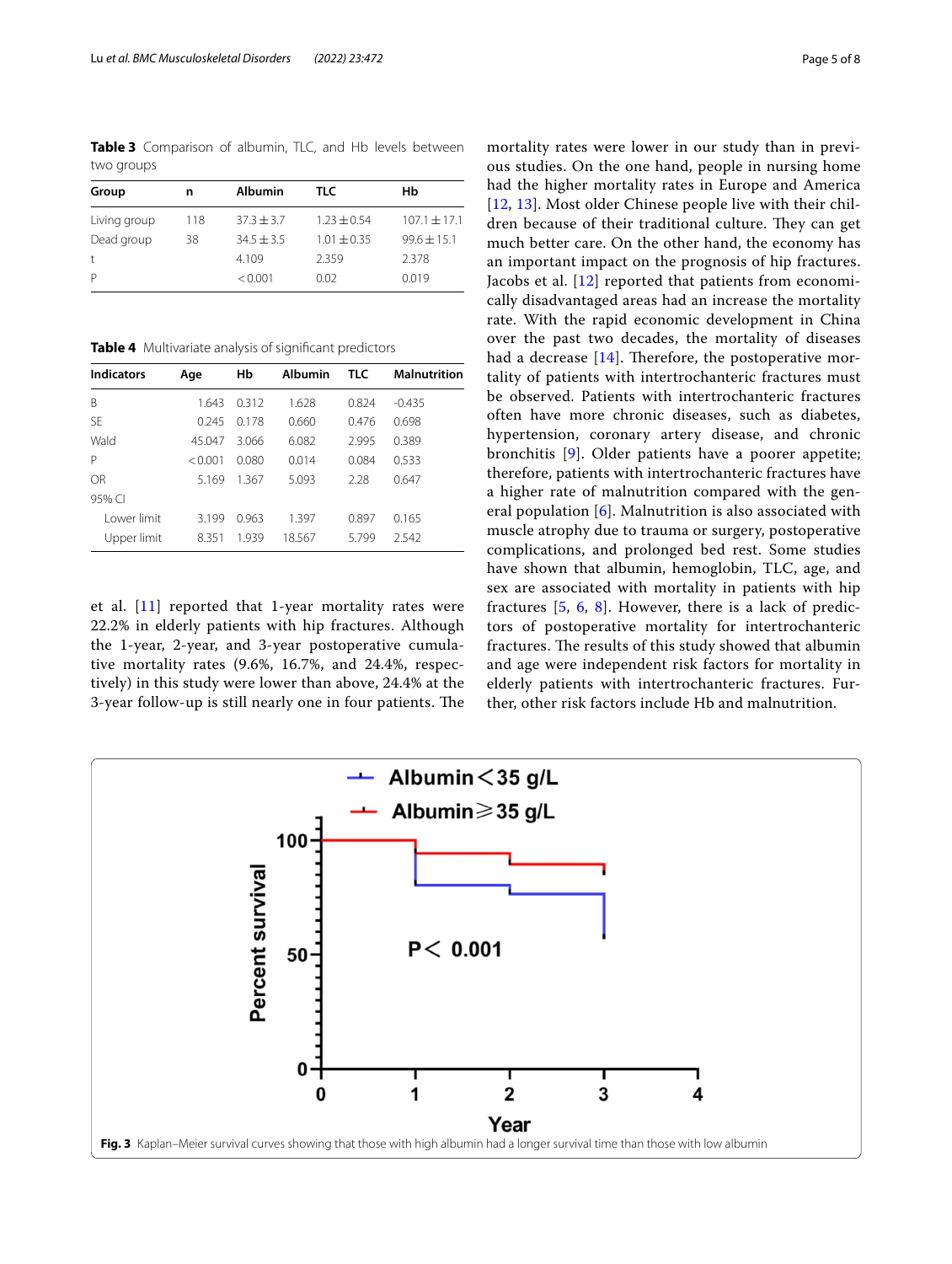The impact of age on the prognosis of patients with intertrochanteric fractures remains controversial. Guo et al. [[9\]](#page-6-8) investigated 3560 patients with intertrochanteric fractures and showed that elderly patients had more perioperative complications and higher 1-year mortality than younger patients with intertrochanteric fractures after PFNA. However, after propensity score matching, they confrmed that age does not predict worse mortality. With increasing age, decreased organism function and hematopoietic function can lead to lower nutritional intake in patients, further increasing the risk of postoperative mortality. Rui and colleagues [\[15](#page-6-14)] investigated 135 patients with intertrochanteric fractures with PFNA and demonstrated that age was an independent risk factor for postoperative mortality. Similarly, the present study showed that elderly patients (with age $\geq$ 85 years) had a 5.169-fold higher risk of death than younger patients (with age  $< 85$  years). Therefore, orthopedic surgeons must pay attention to the perioperative management of elderly patients with intertrochanteric fractures.

This study demonstrated that malnutrition is common among intertrochanteric fracture patients. Most studies used preoperative albumin levels as an indicator of nutritional status. In general, they found that a lower level of albumin at admission is associated with postoperative outcomes in elderly patients with intertrochanteric fractures [[16](#page-6-15), [17](#page-6-16)]*.* TLC is another important indicator of the immune status and nutritional status of an individual. For hospitalized patients, a decrease in TLC can lead to immune dysfunction or abnormalities, resulting in a higher probability of complications and an increased probability of postoperative infections and death [\[5](#page-6-4), [18\]](#page-6-17). Daly et al. [[5\]](#page-6-4) found that serum albumin and TLC afected postoperative mortality, but many scholars do not recognize this effect  $[19, 20]$  $[19, 20]$  $[19, 20]$  $[19, 20]$ . The results of this study showed that albumin was signifcantly associated with 3-year postoperative survival, while TLC did not infuence 3-year postoperative survival. In other words, protein energy malnutrition is associated with higher mortality. Given the urgency of intertrochanteric fracture surgery, it is clinically difficult to correct nutritional deficiencies immediately; however, most of the literature suggests that nutrition remains a modifable postoperative risk factor  $[20]$  $[20]$ . This suggests that management strategies should be used to optimize health care and to implement nutritional supplementation strategies.

Hb is considered a predictive factor of postoperative mortality in hip fractures. Kovar et al. [[19\]](#page-6-18) investigated a total of 3595 patients and suggested that Hb level at the time of admission is a useful and cost-efective parameter for predicting mortality in elderly hip fracture patients. In the present study, univariate analysis showed that a low Hb level at the time of admission was associated with

postoperative mortality. However, after multivariate analysis, Hb level was not signifcantly associated with longterm mortality after intertrochanteric fractures.

The timing of surgery is widely considered to be associated with high mortality rate  $[21]$  $[21]$  $[21]$ . Therefore, current guidelines in developed countries recommend surgery within 48 h of injury  $[22-25]$  $[22-25]$ . However, many studies demonstrated that delay in surgery is not associated with high mortality [[10,](#page-6-9) [26\]](#page-6-23). Ravi [\[26](#page-6-23)] divided patients (age $\geq$  50 years) with intertrochanteric fractures into three groups, > 48 h vs ≤ 48 h, > 5 days vs ≤ 5 days, and > 7 days vs  $\leq$  7 days, according to the time from fracture to surgery. The authors found that there was no correlation between time to surgery and postoperative mortality. Similarly, Cher et al. [\[27](#page-6-24)] reported that delay of surgery  $(\geq 48 \text{ h})$  did not have an impact on mortality at 90 days follow-up but was a risk factor for long-term mortality up to 2 years. After adjusting for other factors, delay of surgery was not associated with postoperative mortality. In China, due to the lack of a protocol-based multidisciplinary model, these patients cannot undergo surgery within 48 h. In this study, only 29% (45/156) of patients were operated on within 48 h. Delay of surgery did not impact long-term mortality at the 3-year follow-up.

Most studies reported that having two or more comorbidities was a risk factor associated with high mortality [[26,](#page-6-23) [27](#page-6-24)]. A meta-analysis, including 75 studies involving 64,316 patients, indicated that multiple comorbidities were predictors for 1-year mortality in elderly patients with hip fractures [\[10](#page-6-9)]. Cher and colleagues [\[27](#page-6-24), [28](#page-7-0)] reported that the Deyo-Charlson Comorbidity Index analyzes risk for mortality after hip fracture surgery at 2-year follow-up. This study demonstrated that comorbidity was not a predictor of mortality. This may be related to insufficient sample size and postoperative care.

There are some limitations to this study. First, it was a retrospective single-center study with a small sample size. Not all of the univariately tested parameter were included into logistic regression model. A large-scale prospective study is required to predict risk factors of mortality for intertrochanteric fractures. Second, this study did not obtain a specifc time of death (such as the number of months after injury) for patients with intertrochanteric fractures; this variable may afect the results of the multivariate COX regression survival analysis. Lastly, risk factors that we focus on are at admission, and Hb was analyzed after fuid supplementation. Parameters of the in-hospital course [ASA scores (American Society of Anesthesiologists), consecutive Hb, TLC-parameters, complications] should been included. And stratifcation of the patients' functional baseline (Mobility, Activities of daily living) should been stratifed.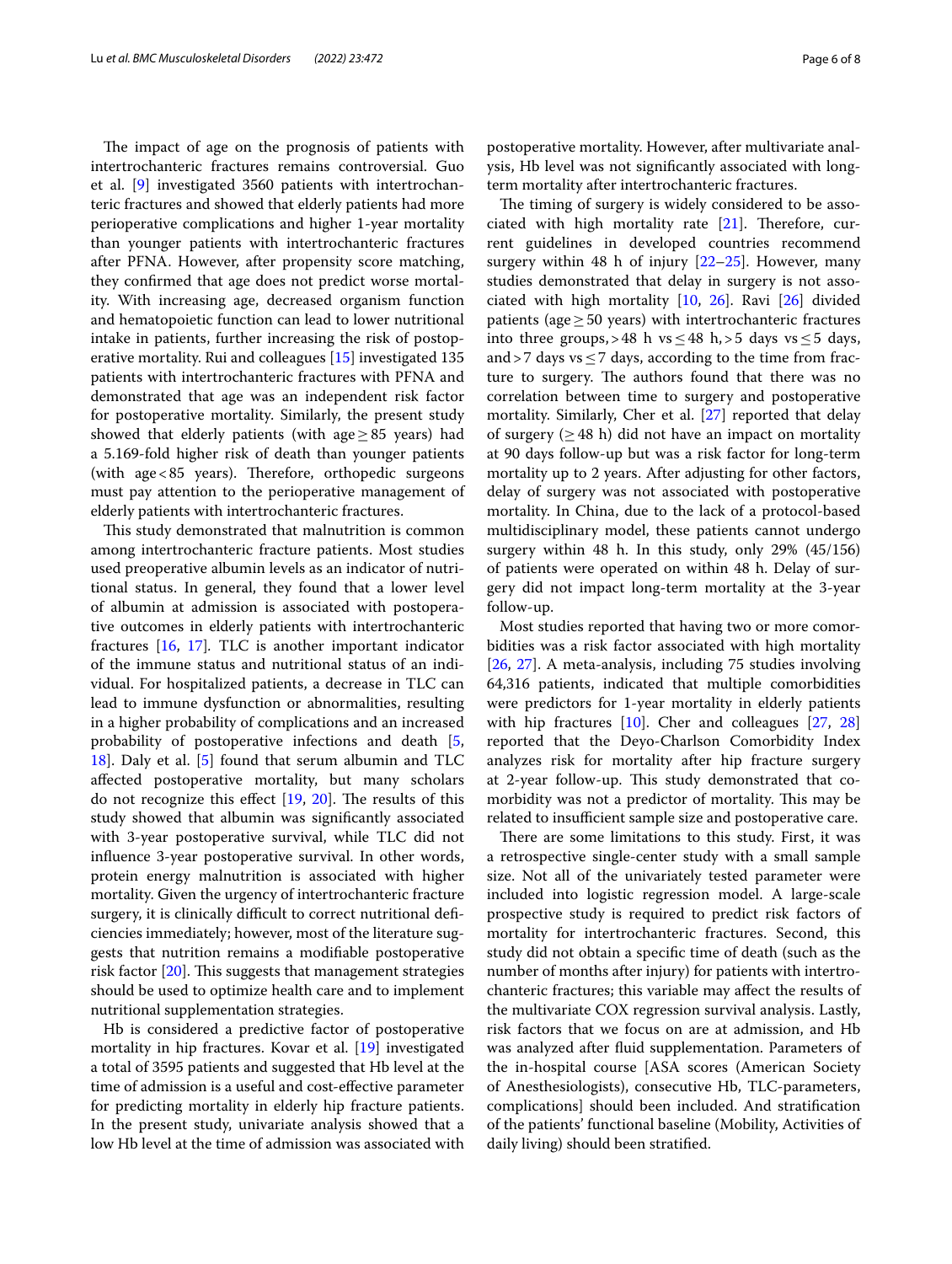## **Conclusion**

The current results showed that serum albumin level and age were excellent prognostic indicators of postoperative 3-year mortality in elderly patients with intertrochanteric fractures.

#### **Supplementary Information**

The online version contains supplementary material available at [https://doi.](https://doi.org/10.1186/s12891-022-05442-2) [org/10.1186/s12891-022-05442-2](https://doi.org/10.1186/s12891-022-05442-2).

**Additional fle 1:**

#### **Acknowledgements**

None

#### **Authors' contributions**

YL, QW, TM and QH participated in the design of this study. YBX, CR, WCD and LS acquired the data. ML, HZX, KZ and ZL performed the statistical analysis. YL drafted the manuscript. All authors read and approved the fnal manuscript.

#### **Funding**

None.

#### **Availability of data and materials**

All data generated or analysed during this study are included in this published article [and its supplementary information fles].

#### **Declarations**

#### **Ethics approval and consent to participate**

This study was reviewed and approved by the Ethics Committee of Honghui Hospital, Xi'an Jiaotong University. All participating patients or their legal guardian(s) provided signed informed consent. All methods were carried out in accordance with relevant guidelines and regulations in manuscript.

#### **Consent to publication**

Not applicable.

#### **Competing interests**

The authors have no conficts of interest to declare.

#### **Author details**

<sup>1</sup> Department of Orthopaedic Surgery, Honghui Hospital, Xi'an Jiaotong University, Xi'an 710054, Shaan'xi Province, China. <sup>2</sup>Shaanxi University of Chinese Medicine, Xian yang 710000, Shaanxi, China.

Received: 27 January 2022 Accepted: 16 May 2022 Published online: 19 May 2022

#### **References**

- <span id="page-6-0"></span>Zhang Q, Wu Y, Han T, Liu E. Changes in Cognitive Function and Risk Factors for Cognitive Impairment of the Elderly in China: 2005–2014. Int J Environ Res Public Health. 2019;16(16).
- <span id="page-6-1"></span>2. Wang L, Xu X, Zhang Y, Hao H, Chen L, Su T, et al. A model of health education and management for osteoporosis prevention. Exp Ther Med. 2016;12(6):3797–805.
- <span id="page-6-2"></span>3. Cummings SR, Melton LJ. Epidemiology and outcomes of osteoporotic fractures. Lancet. 2002;359(9319):1761–7.
- <span id="page-6-3"></span>4. Zhou J, Fu J, Zhao Q, Lin S, Zhu H. Efect of neutrophil-to-lymphocyte ratio on short-term prognosis of elderly patients with hip fracture. Am J Transl Res. 2021;13(8):9122–8.
- <span id="page-6-4"></span>5. Daly BJ, Walsh JC, Quinlan JF, Falk GA, Stapleton R, et al. Serum albumin and total lymphocyte count as predictors of outcome in hip fractures. Clin Nutr. 2010;29(1):89–93.
- <span id="page-6-5"></span>6. Wilson JM, Boissonneault AR, Schwartz AM, Staley CA, Schenker ML. Frailty and Malnutrition Are Associated With Inpatient Postoperative Complications and Mortality in Hip Fracture Patients. J Orthop Trauma. 2019;33(3):143–8.
- <span id="page-6-6"></span>7. Miyanishi K, Jingushi S, Torisu T. Mortality after hip fracture in Japan: the role of nutritional status. J Orthop Surg (Hong Kong). 2010;18(3):265–70.
- <span id="page-6-7"></span>8. Cui Z, Feng H, Meng X, Zhuang S, Liu Z, Ye K, et al. Age-specifc 1-year mortality rates after hip fracture based on the populations in mainland China between the years 2000 and 2018: a systematic analysis. Arch Osteoporos. 2019;14(1):55.
- <span id="page-6-8"></span>9. Guo J, Wang Z, Fu M, Di J, Zha J, Liu J, et al. Super elderly patients with intertrochanteric fractures do not predict worse outcomes and higher mortality than elderly patients: a propensity score matched analysis. Aging (Albany NY). 2020;12(13):13583–93.
- <span id="page-6-9"></span>10. Hu F, Jiang C, Shen J, Tang P, Wang Y. Preoperative predictors for mortality following hip fracture surgery: a systematic review and metaanalysis. Injury. 2012;43(6):676–85.
- <span id="page-6-10"></span>11. Tiihonen R, Alaranta R, Helkamaa T, Nurmi-Lüthje I, Kaukonen JP, Lüthje P. A 10-Year Retrospective Study of 490 Hip Fracture Patients: Reoperations, Direct Medical Costs, and Survival. Scand J Surg. 2019;108(2):178–84.
- <span id="page-6-11"></span>12. Jacobs H, Zeeb H, Hoffmann F. Incidence Rates of and Mortality after Hip Fracture among German Nursing Home Residents. Int J Environ Res Public Health. 2018;15(2).
- <span id="page-6-12"></span>13. Harris IA, Yong S, McEvoy L, Thorn L. A prospective study of the efect of nursing home residency on mortality following hip fracture. ANZ J Surg. 2010;80(6):447–50.
- <span id="page-6-13"></span>14. Zeng Y, Feng Q, Hesketh T, Christensen K, Vaupel JW. Survival, disabilities in activities of daily living, and physical and cognitive functioning among the oldest-old in China: a cohort study. Lancet. 2017;389(10079):1619–29.
- <span id="page-6-14"></span>15. Rui Y, Lu P, Li Y, Dai G, Ma B, Zou J, et al. Risk factors analysis for postoperative mortality of elder patients with intertrochanteric fractures. Zhongguo Xiu Fu Chong Jian Wai Ke Za Zhi. 2019;33(12):1538–42.
- <span id="page-6-15"></span>16. Belangero W, Barla JD, Rienzi Bergalli DH, Olarte Salazar CM, Fernandez DS, Mite Vivar MA, et al. Nutrition and Infammation Infuence 1-Year Mortality of Surgically Treated Elderly Intertrochanteric Fractures: A Prospective International Multicenter Case Series. Geriatr Orthop Surg Rehabil. 2019;10:2151459318816982.
- <span id="page-6-16"></span>17. Kulachote N, Sa-Ngasoongsong P, Wongsak S, Chulsomlee K, Jarungvittayakon C, Fuangfa P, et al. Correlation between perioperative surgical factors and complications after hip arthroplasty, as a salvage procedure, following failure of internal fxation of osteoporotic intertrochanteric fractures. Orthop Res Rev. 2019;11:9–15.
- <span id="page-6-17"></span>18. Cheng YL, Sung SH, Cheng HM, Hsu PF, Guo CY, Yu WC, et al. Prognostic Nutritional Index and the Risk of Mortality in Patients With Acute Heart Failure. J Am Heart Assoc. 2017;6(6).
- <span id="page-6-18"></span>19. Kovar FM, Endler G, Wagner OF, Jaindl M. Basal haemoglobin levels as prognostic factor for early death in elderly patients with a hip fracture–A twenty year observation study. Injury. 2015;46(6):1018–22.
- <span id="page-6-19"></span>20. Li S, Zhang J, Zheng H, Wang X, Liu Z, Sun T. Prognostic Role of Serum Albumin, Total Lymphocyte Count, and Mini Nutritional Assessment on Outcomes After Geriatric Hip Fracture Surgery: A Meta-Analysis and Systematic Review. J Arthroplasty. 2019;34(6):1287–96.
- <span id="page-6-20"></span>21. Lieten S, Herrtwich A, Bravenboer B, Scheerlinck T, Van Laere S, Vanlauwe J. Analysis of the efects of a delay of surgery in patients with hip fractures: outcome and causes. Osteoporos Int. 2021;32(11):2235–45.
- <span id="page-6-21"></span>22. Roberts KC, Brox WT. AAOS Clinical Practice Guideline: Management of Hip Fractures in the Elderly. J Am Acad Orthop Surg. 2015;23(2):138–40.
- 23. Fernandez MA, Griffin XL, Costa ML. Management of hip fracture. Br Med Bull. 2015;115(1):165–72.
- 24. Bhandari M, Swiontkowski M. Management of Acute Hip Fracture. N Engl J Med. 2017;377(21):2053–62.
- <span id="page-6-22"></span>25. Nandi S, Dougherty P, Gruen G, Ebraheim N. HIP Fracture Evaluation and Management. Adv Orthop. 2019;2019:2717518.
- <span id="page-6-23"></span>26. Gupta R, Vashist D, Gupta P, Soni A. Predictors of 1-year Mortality After Hip Fracture Surgery in Patients with Age 50 years and Above: An Indian Experience. Indian J Orthop. 2021;55(Suppl 2):395–401.
- <span id="page-6-24"></span>27. Cher E, Allen JC, Howe TS, Koh J. Comorbidity as the dominant predictor of mortality after hip fracture surgeries. Osteoporos Int. 2019;30(12):2477–83.